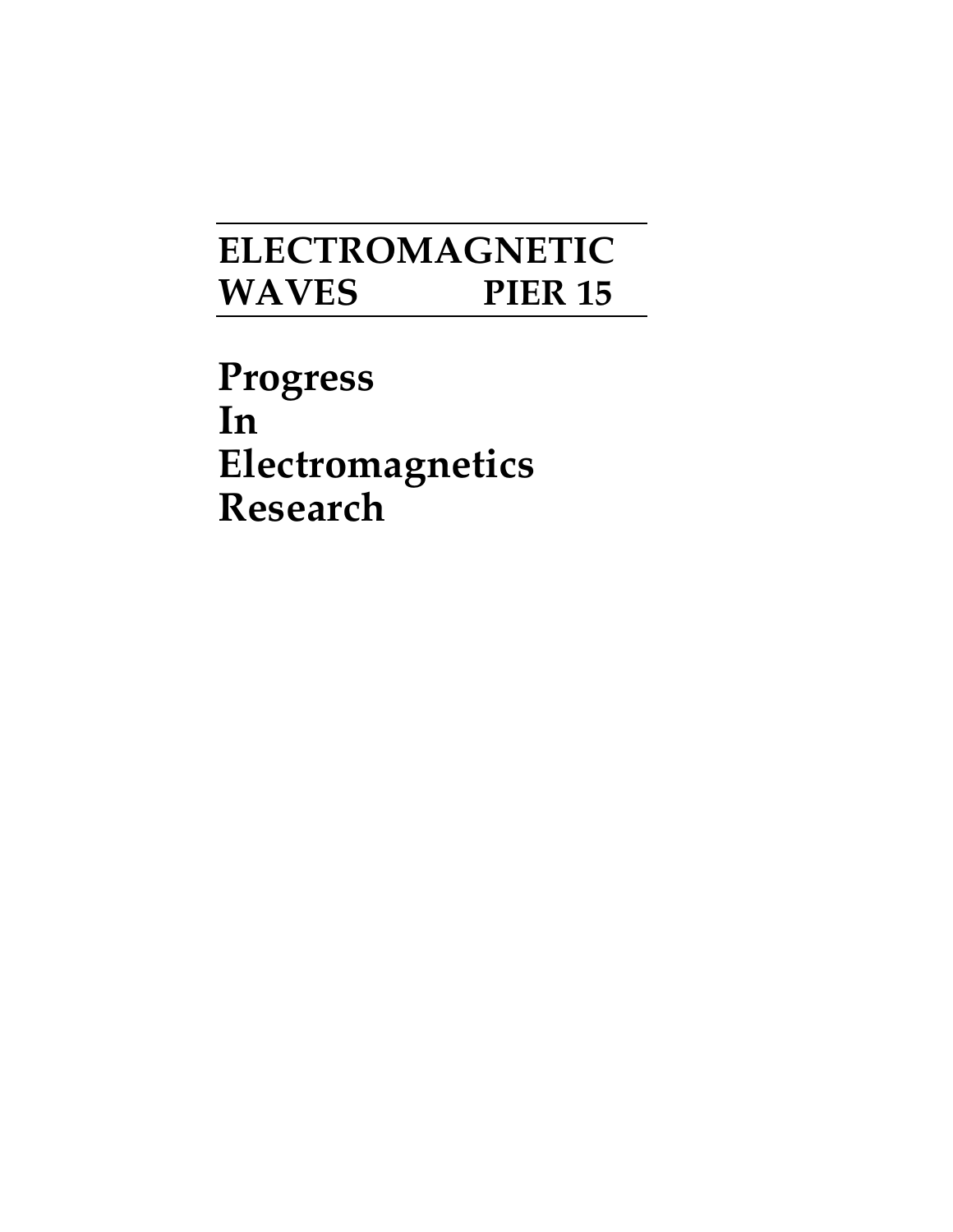All rights reserved. No part of this publication may be reproduced. Request for permission should be addressed to the Publisher.

## Copyright © 1997 EMW Publishing

All inquiries regarding copyrighted material from this publicatior manuscript submission instructions, and subscription orders and price information should be directed to: EMW Publishing, P. O. Box 597, Kendall Square, Cambridge, Massachusetts 02142- 0597, USA.

This publication is printed on acid-free paper.

ISSN 1070-4698

Manufactured in the United States of America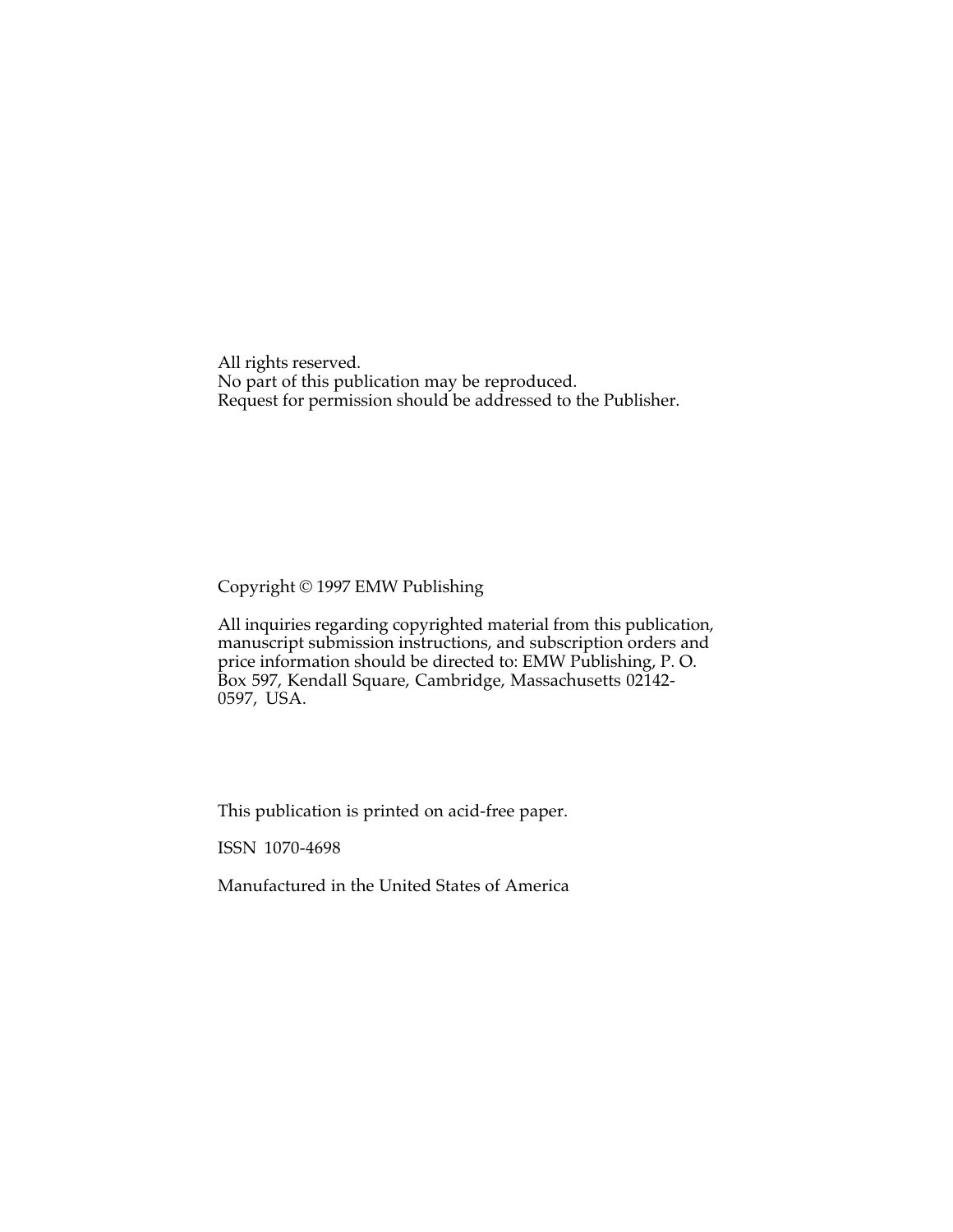## **ELECTROMAGNETIC WAVES PIER 15**

Progress In Electromagnetics Research

Chief Editor: J. A. Kong

EMW Publishing Cambridge, Massachusetts, USA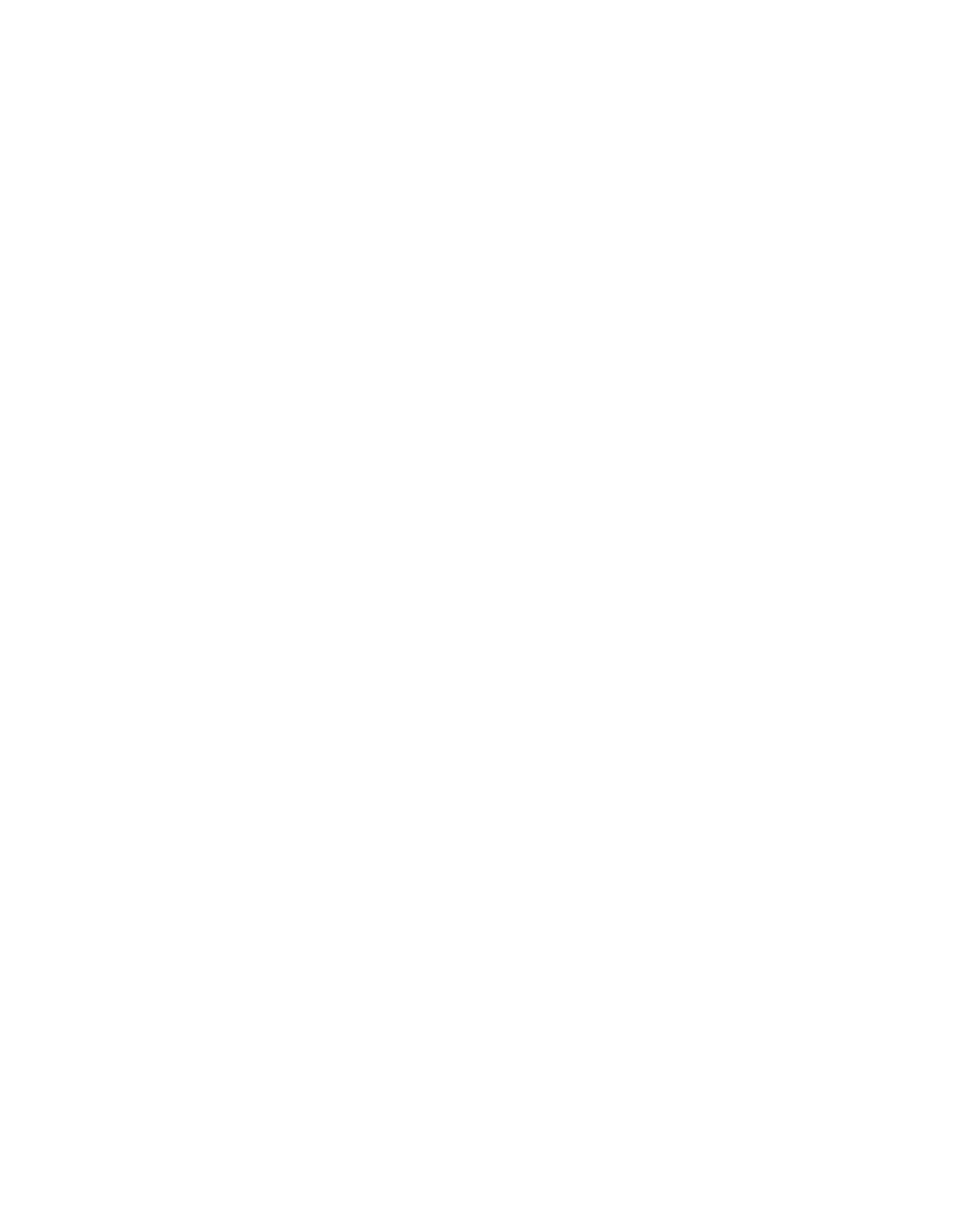## **CONTENTS**

| Chapter 1                        | ANALYSIS OF A WIRE IN THE PRESENCE<br>OF AN OPEN BODY OF REVOLUTION<br>Z. Qiu and C. M. Butler                                                                                                                                                                                                                                                |                                                                     |
|----------------------------------|-----------------------------------------------------------------------------------------------------------------------------------------------------------------------------------------------------------------------------------------------------------------------------------------------------------------------------------------------|---------------------------------------------------------------------|
| 1.<br>2.<br>3.                   | Introduction<br>Formulation<br>Results<br>Acknowledgments<br>References                                                                                                                                                                                                                                                                       | 1<br>5<br>8<br>32<br>33                                             |
| Chapter 2                        | SINGLE SCATTERING AND DIFFUSION<br><b>APPROXIMATION FOR MODIFIED</b><br>RADIATIVE TRANSFER THEORY OF<br>WAVE MULTIPLE SCATTERING IN<br>DENSE MEDIA NEAR RESONANCE<br>Yu. N. Barabanenkov, L. M. Zurk, and<br>M. Yu. Barabanenkov                                                                                                              |                                                                     |
| 1.<br>2.<br>3.<br>4.<br>5.<br>6. | Introduction<br>Modified Radiative Transfer Equation in an<br>Integral Form<br>Solution for MRTE by Iterative Method<br>Diffusion Asymptotics of Solution for MRTE<br>Low-Density Limit and Comparison with<br>Experiments<br><b>Conclusion and Discussion</b><br>Acknowledgements<br>Appendix I<br>Appendix II<br>Appendix III<br>References | 37<br>39<br>42<br>57<br>57<br>57<br>247<br>243<br>243<br>243<br>247 |
| Chapter 3                        | ANALYTICAL EXPLORATION OF NEW<br><b>TAPERED-GEOMETRY DIELECTRIC-</b><br><b>SUPPORTED HELIX SLOW-WAVE</b><br>STRUCTURES FOR BROADBAND TWT'S                                                                                                                                                                                                    |                                                                     |

| 1. Introduction |    |
|-----------------|----|
| 2. Analysis     | 58 |

*S. Ghosh, P. K. Jain, and B. N. Basu*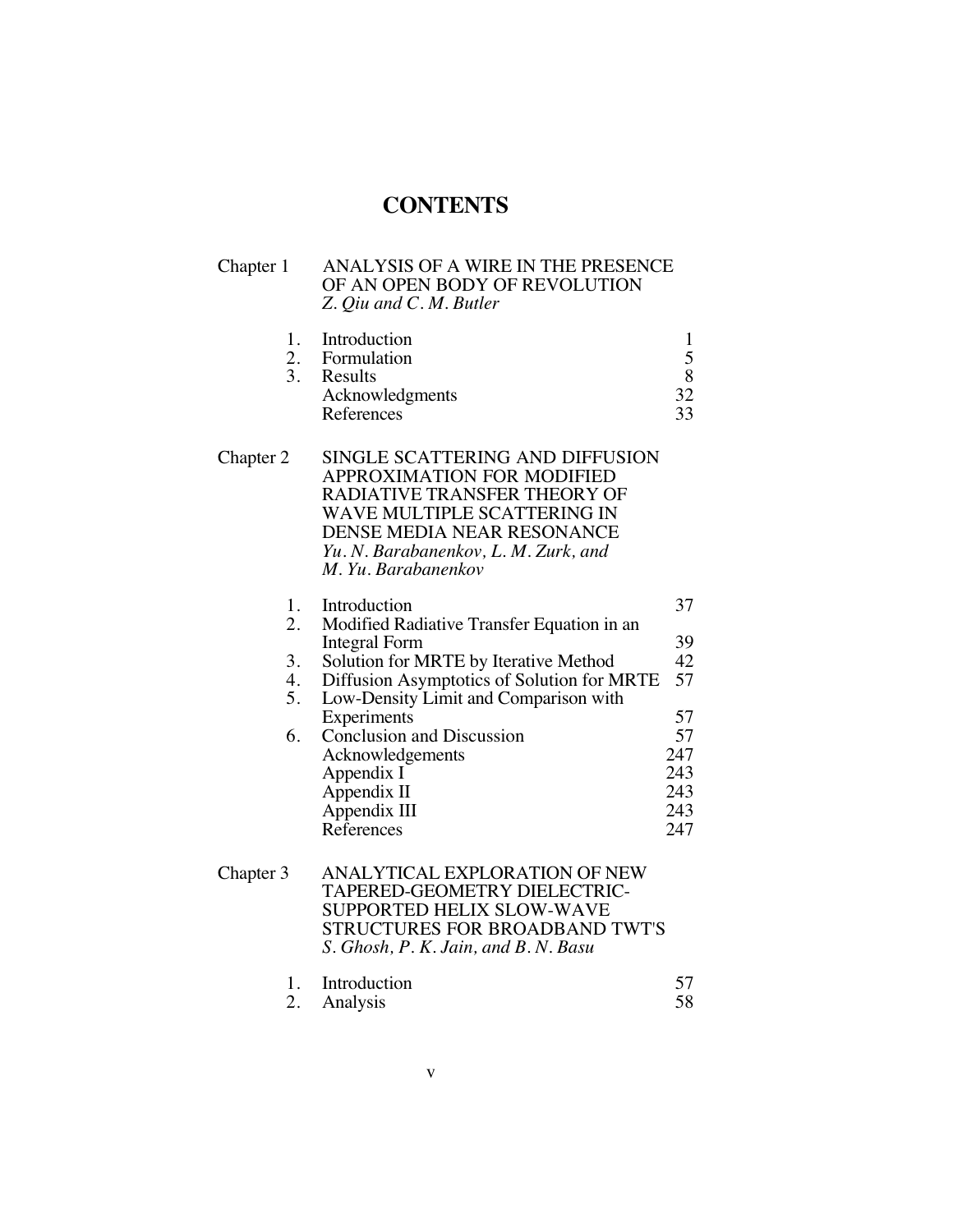| 3.                                           | <b>Results and Discussion</b><br>Appendices<br>References                                                                                                                                      | 59<br>72<br>72                                         |
|----------------------------------------------|------------------------------------------------------------------------------------------------------------------------------------------------------------------------------------------------|--------------------------------------------------------|
| Chapter 4                                    | FRIEDLANDER-KELLER SOLUTION<br>FOR THE 3D MAXWELL CASE<br>I. Andronov and D. Bouche                                                                                                            |                                                        |
| 1.<br>2.<br>3.<br>4.<br>5.<br>6.<br>7.<br>8. | Introduction<br>Geometry<br>The Equations of Maxwell<br>Friedlander-Keller Solution<br><b>Creeping Waves</b><br><b>Matching Procedure</b><br><b>Final Formulae</b><br>Conclusion<br>References | 75<br>76<br>87<br>90<br>96<br>102<br>102<br>102<br>103 |
| Chapter 5                                    | Analytical models for ditermination of<br>complex permittivity<br>J.A.K. Adopley, D.G. Dudley, and R.<br>Taheran                                                                               |                                                        |
| 1.<br>2.<br>3.<br>$\overline{4}$ .           | Introduction<br>Forward Problem<br><b>Inverse Problem</b><br>Conclusion<br>Acknowledgments<br>References                                                                                       | 107<br>111<br>115<br>125<br>131<br>132                 |
| Chapter 6                                    | THREE-DIMENSIONAL SUBTERANEAN<br>TARGET IDENTIFICATION BY USE OF<br>OPTIMIZATION TECHNIQUES<br>J. Björkberg and G. Kristensson                                                                 |                                                        |
| 1.<br>2.<br>3.<br>4.                         | Introduction<br><b>Optimization Techniques</b><br>Results<br>Conclusions<br>Appendix<br>References                                                                                             | 133<br>135<br>135<br>142<br>156<br>156                 |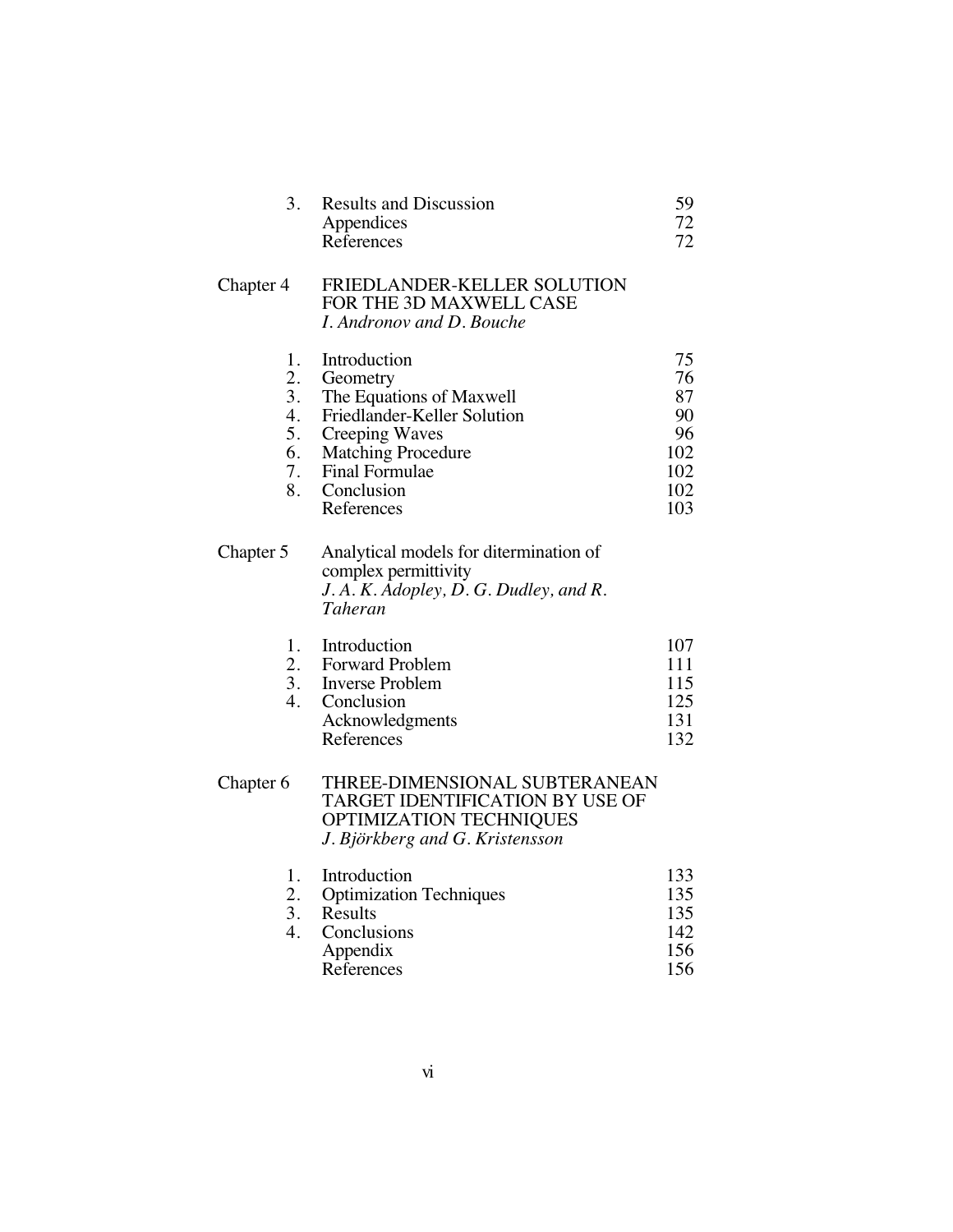| Chapter 7                  | A HYBRID INTEGRAL AND<br>DIFFERENTIAL EQUATION<br>METHOD SOLUTION OF<br><b>SCATTERING OF TM EXCITATION</b><br>BY INHOMOGENEOUS CYLINDERS<br><b>BURIED BELOW A MEDIA</b><br><b>INTERFACE</b><br>$X$ . B. Xu and J. Ao   |                                               |
|----------------------------|------------------------------------------------------------------------------------------------------------------------------------------------------------------------------------------------------------------------|-----------------------------------------------|
| 1.<br>2.<br>3.<br>4.<br>5. | Introduction<br>Formulation of Integral and Differential<br>Equations<br>Hybrid FEM/MOM Numerical Solution<br>Far-Zone Scattered Field and Field Inside the<br>Cylinder<br><b>Results and Discussion</b><br>References | 159<br>160<br>162<br>169<br>175<br>175        |
| Chapter 8                  | <b>CHARACTERISTICS OF</b><br>CYLINDRICAL MULTICONDUCTOR<br><b>TRANSMISSION LINES ABOVE A</b><br>PERFECTLY CONDUCTING<br><b>GROUND PLANE</b><br>O. D. Khan, A. Z. Elsherbeni, C. E.<br>Smith, and D. Kaifez             |                                               |
| 1.<br>2.<br>3.<br>4.<br>5. | Introduction<br>Formulation<br><b>Multiconductor Transmission Line</b><br>Parameters<br><b>Numerical Results</b><br><b>Summary and Conclusion</b><br>Acknowledgement<br>References                                     | 177<br>178<br>180<br>183<br>186<br>202<br>202 |
| Chapter 9                  | THE GREEN'S FUNCTION<br>PERTURBATION METHOD FOR<br><b>SOLUTION OF</b><br>ELECTROMAGNETIC SCATTERING<br><b>PROBLEMS</b><br>D. T. Moroney and P. J. Cullen                                                               |                                               |

1. Introduction 205